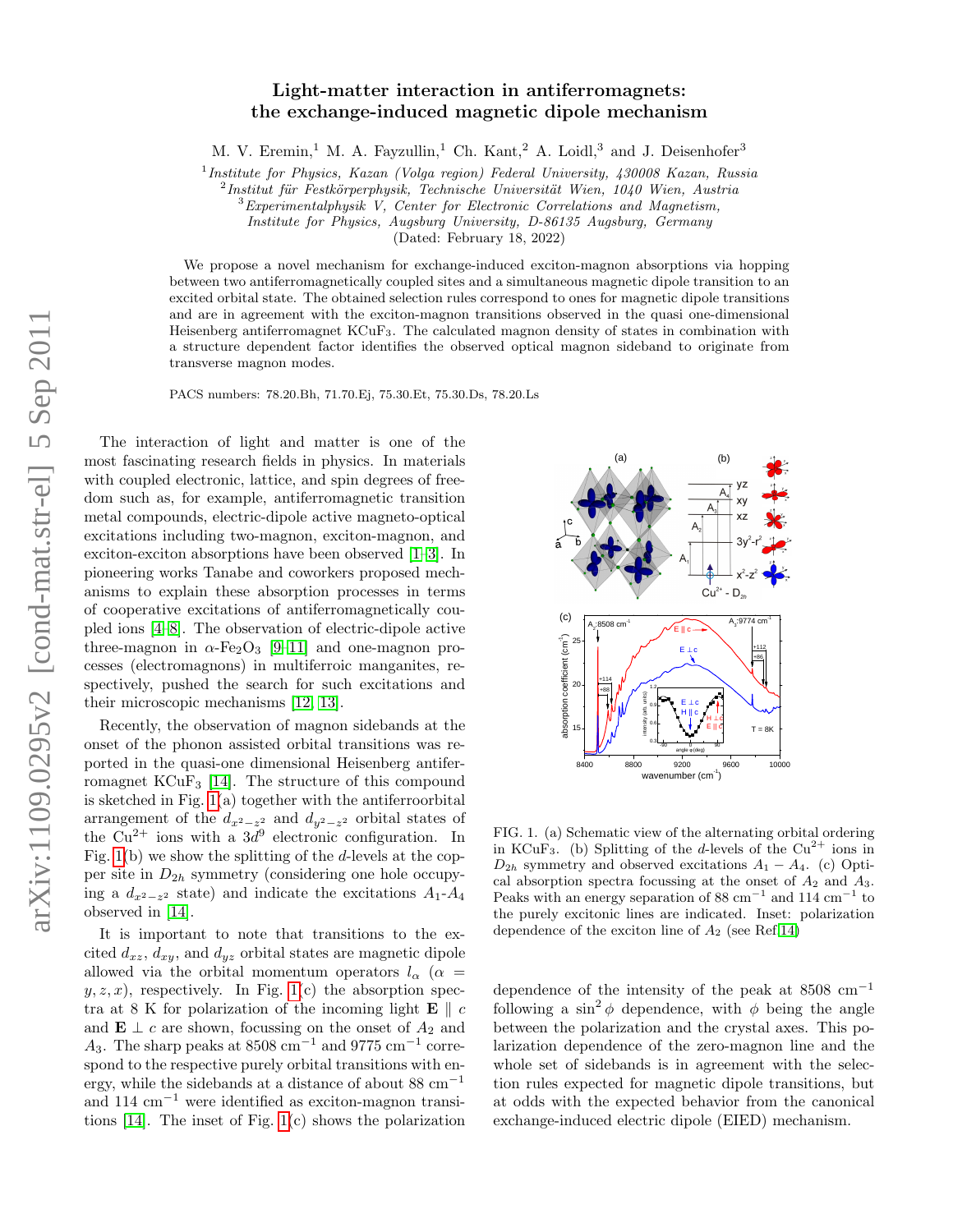Here we propose a novel mechanism to explain the exciton-magnon transitions in  $KCuF_3$ . The resulting exchange-induced magnetic dipole (EIMD) processes allow to describe the observed polarization dependence and are compared to the EIED mechanism.

We consider two exchange-coupled magnetic ions at sites a and b. Using the canonical transformation with S-matrix formalism, the effective Hamiltonian

<span id="page-1-1"></span>
$$
H_{eff} = F + [F, S] + \frac{1}{2}[[F, S], S] + \dots
$$
 (1)

is obtained and accounts for all possible processes up to third order of perturbation theory. The operator F describes transitions between different orbital states  $\varphi$ and  $\varphi'$  of the ion at site a

$$
F = \mu_B \sum_{\varphi, \varphi'} a_{\varphi}^+ < \varphi | H_a^{\alpha} l_a^{\alpha} | \varphi' > a_{\varphi'}.\tag{2}
$$

Here,  $\mu_B$  denotes the Bohr magneton,  $H_a^{\alpha}$  the magnetic component of the electromagnetic wave along  $\alpha = x, y, z$ and  $l_a^{\alpha}$  is the orbital momentum operator at site a.  $a_{\varphi}^+$ and  $a_{\varphi}$  are the electron creation and annihilation operators. The operator  $S$  is given by

$$
S = \sum_{\xi,\eta\prime} \frac{t_{\xi\eta\prime}}{|\Delta_{\xi\eta\prime}|} b_{\xi}^+ a_{\eta\prime} - \sum_{\eta,\xi\prime} \frac{t_{\eta\xi\prime}}{|\Delta_{\eta\xi\prime}|} a_{\eta}^+ b_{\xi\prime},\tag{3}
$$

where  $t_{\xi\eta}$ ,  $t_{\eta\xi}$  are effective hopping integrals and  $\Delta_{\xi\eta}$ ,  $\Delta_{\eta\xi}$ , are charge-transfer energies. The commutator  $[F, S]$ describes processes of the electron hopping between the two sites with simultaneous excitation by light absorption as well as emission from excited states of the a-site ion. Note that none of these processes involves a spin flip.

One of the virtual processes we are considering here is sketched in Fig.  $2(c)$ . The process involves a magnetic dipole transition to an excited orbital state at site a (dashed arrow) and hopping processes of holes between the a and b sites in the ground states (solid arrows). The effective Hamiltonian corresponding to the relevant processes of the magnetic dipole transition can be derived from the double commutator in Eq. [\(1\)](#page-1-1). Here we are interested in the effective operator for the absorption process which can be written in terms of spin operators for the exchange-coupled ions at the  $a$  and  $b$ -sites

<span id="page-1-2"></span>
$$
H_{eff}^{\varphi \to \varphi \prime} = \frac{\mu_B}{2\Delta} < \varphi | H_a^{\alpha} l_a^{\alpha} | \varphi \prime > J_{ab}^{c} [\sigma_a \mathbf{S}_b - 1/4], \qquad (4)
$$

where  $J_{ab}^c = 2t_{\eta\xi}^2/|\Delta_{\eta\xi}|$  is the superexchange coupling constant between the ground states of ions  $a$  and  $b$ . This contribution has to be summed over all nearest neighbors at sites b. Strictly speaking the introduced operator  $\sigma_a$  is not a true spin operator, because it has matrix elements between the different orbital states. Evidently, the suggested EIMD process is only effective for a pair of



<span id="page-1-0"></span>FIG. 2. (a) Sketch of the spatial charge distributions of ground and excited orbitals of copper ions in KCuF<sup>3</sup> along the antiferromagnetic c-axis for the transitions  $A_2$  (left) and  $A_3$ (right) and the corresponding components of the electric and magnetic radiation field yielding non-zero matrix elements for the EIMD and EIED mechanisms. (b) Schematic plot of the involved processes for the EIED mechanism and (c) for the novel EIMD mechanism.

antiferromagnetically coupled ions. This effective Hamiltonian can be interpreted as follows: the absorption (or creation of an exciton) on considering an optically active center on site a gives rise to magnons in the surrounding magnetic sublattice.

Let us now discuss this mechanism for the case of  $KCuF<sub>3</sub>$  and compare it to the EIED mechanism suggested by Tanabe, Moriya and Sugano [\[4\]](#page-3-2). In Fig. [2\(](#page-1-0)a) we schematically show spatial distributions of ground and excited orbital states of copper ions along the antiferromagnetic  $c$ -axis. The scheme on the left hand side refers to the  $A_2$  transition and the one on the right to the  $A_3$ transition. The respective ground state orbitals at sites a and b are  $\eta = |x_a^2 - z_a^2\rangle$  and  $\xi = |y_b^2 - z_b^2\rangle$ , the respective excited orbital states at site  $a$  corresponding to  $A_2$  and  $A_3$  are  $\varphi' = |xz\rangle$  and  $|xy\rangle$ .

The case of the EIED mechanism suggested by Tanabe, Moriya and Sugano [\[4\]](#page-3-2) is illustrated in Fig. [2\(](#page-1-0)b). The up-spin at the a site  $(\eta)$  hops to the b site  $(\xi)$  while the down-spin at site  $b$  is transferred to an excited orbital state at site a due to interaction of the electric-dipole moment with the electric-field component of the incoming light. This mechanism will only lead to a non-zero ma-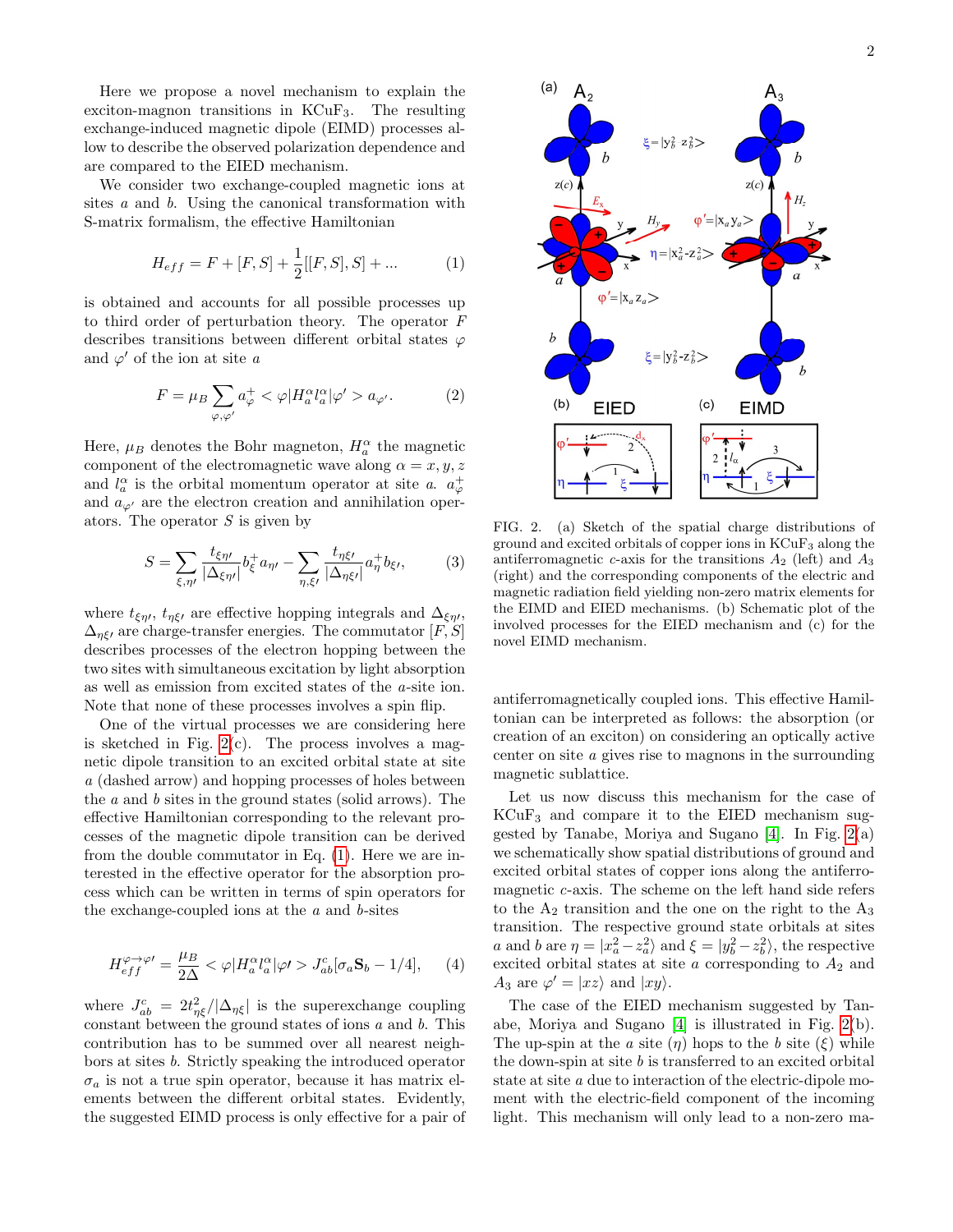

<span id="page-2-0"></span>FIG. 3. Absorption spectrum of the exciton-magnon sidebands at 8 K for polarization  $E \parallel c$  and calculated magnon density of states in KCuF3. The excitation energy of the absorption spectrum corresponds to the distance to the zeromagnon line at  $8508 \text{ cm}^{-1}$ .

trix element for the A<sub>2</sub> transition if **E**  $\perp$  c. In case of the A<sup>3</sup> transition the EIED transition there is no non-zero matrix element. These selection rules, however, are at odds with the experimentally observed polarization dependence.

The processes involved in the EIMD mechanism are schematically sketched in Fig.  $2(c)$ . The down-spin at site b (orbital  $\xi$ ) hops to the ground state of ion a, and then is excited to the orbital state  $\varphi$  due to the interaction of the orbital momentum with the magnetic field component of the incoming light and simultaneously the up-spin at site  $a$  hops to site  $b$ . The selection rules, therefore, correspond to the ones for magnetic dipole transitions in agreement with the experimental observation [\[14\]](#page-3-8).

Furthermore, we calculate the magnon density of states for KCuF<sup>3</sup> using the spin-wave Hamiltonian in the framework of a two-sublattice model [\[15\]](#page-3-9), but neglecting XY -like anisotropy and contributions from the Dzyaloshinsky-Moriya interaction [\[16\]](#page-3-10). Diagonalization via Holstein-Primakoff and Bogoliubov transformations yields the magnon dispersion

$$
E_k = \sqrt{[8J^a(1-\theta_a) + 2J^c]^2 - 4J^{c^2}\gamma_c^2},
$$
 (5)

where  $J^c$ ,  $J^a$  are the antiferro- and ferromagnetic exchange coupling constants, respectively and  $\theta_a$ 

0.00 M[ $\pi/a, \pi/a, 0$ ], Z[0, 0,  $\pi/2c$ ] and R[ $\pi/a, 0, \pi/2c$ ] in the  $\frac{3}{8}$  magnon mode was derived in [\[17\]](#page-3-11). The magnon density of states (DOS)  $\rho(E) = \frac{1}{N} \sum_{k}^{BZ} \delta(E - E_k)$  was calcug lated by using this dispersion and summing of the mag- $\phi$  netic Brillouin zone (BZ), which is doubled along the c direction. The calculated result is shown in Fig. [3](#page-2-0) to- $\leq$  gether with the optical absorption coefficient for light  $(\cos k_x a + \cos k_y a)/2$ ,  $\gamma_c = \cos k_z c$ . This dispersion was used to fit the spin-wave spectrum observed in inelas-tic neutron scattering experiments [\[15\]](#page-3-9) with  $J<sup>c</sup> = 320$  K and  $J^a = 1.6$  K. The same expression for the transverse polarization  $E \parallel c$ . The magnon DOS exhibits four singularities, which corresponds to the points  $X[\pi/a, 0, 0]$ , magnetic BZ. The corresponding energies are 11.1, 15.7, 55.2, and 56.3 meV, respectively. The first two-magnon energies correspond very nicely to the optically observed sideband peaks (see Fig. [3\)](#page-2-0). Although the DOS at the Z and R points is very large with respect to X and M points, there are no prominent features at these energies

> sidering structure dependent factors which we discuss in the following. In general, the absorption coefficient caused by the

> in the absorption spectra. This can be explained by con-

magnetic field component of light with frequency  $\omega$  and polarization  $\nu$  is proportional to the imaginary part of the susceptibility and can be evaluated in terms of Green's function [\[18\]](#page-3-12)

<span id="page-2-2"></span>
$$
A^{\nu}(E) \propto -E\frac{1}{V} \lim_{\delta \to 0} \text{Im}[G(M_{\nu}^*, M_{\nu})_{E+i\delta}], \qquad (6)
$$

where V is the sample volume,  $E = \hbar \omega$ ,  $M_{\nu}$  is the component of the transition magnetic dipole moment. Based on Eq. [4](#page-1-2) in the low temperature approximation we define

$$
M_{\nu} = \sum_{m,l} \pi_{ml}^{\nu} c_m^+ S_l^+, \tag{7}
$$

where  $c_m^+$  is a exciton creation operator of the spin-up sublattice,  $S_l^+$  is the spin operator of the spin-down sublattice and  $\pi_{ml}^{\nu} = \mu_B < \varphi |l_a^{\nu}| \varphi / \sum_{ml} \varphi / 4\Delta$ .

Following the Green's function formalism [\[19\]](#page-3-13) we obtain

<span id="page-2-1"></span>
$$
G(M_{\nu}^*, M_{\nu}) = \sum_{k} \frac{|\pi_k^{\nu}|^2 u_k^2}{E - E_{ex} - E_k}.
$$
 (8)

Here,  $E_k$  is the magnon energy,  $E_{ex}$  is the exciton energy of the zero-magnon (phonon) line,

 $\pi_k^{\nu} = \mu_B J^c \langle \varphi | l^{\nu} | \varphi \prime \rangle \cos k_z / 2\Delta$ , and  $u_k^2$  $\sqrt{ }$  $k_{k}^{2}$  =  $(1 +$  $\overline{(1+Z_k^2)}/2$ ,  $Z_k = 2J^c \gamma_c / E_k$ . Then substituting the Green's function (Eq. [8\)](#page-2-1) to (Eq. [6\)](#page-2-2) we finally get

$$
A^{\nu}(E) \propto E \frac{\pi}{V} |J^c \frac{\mu_B}{2\Delta} \langle \varphi | l^{\nu} | \varphi \prime \rangle|^2 \sum_{k}^{BZ} u_k^2 \cos^2 k_z c \cdot \delta(E - E_{ex} - E_k). \tag{9}
$$